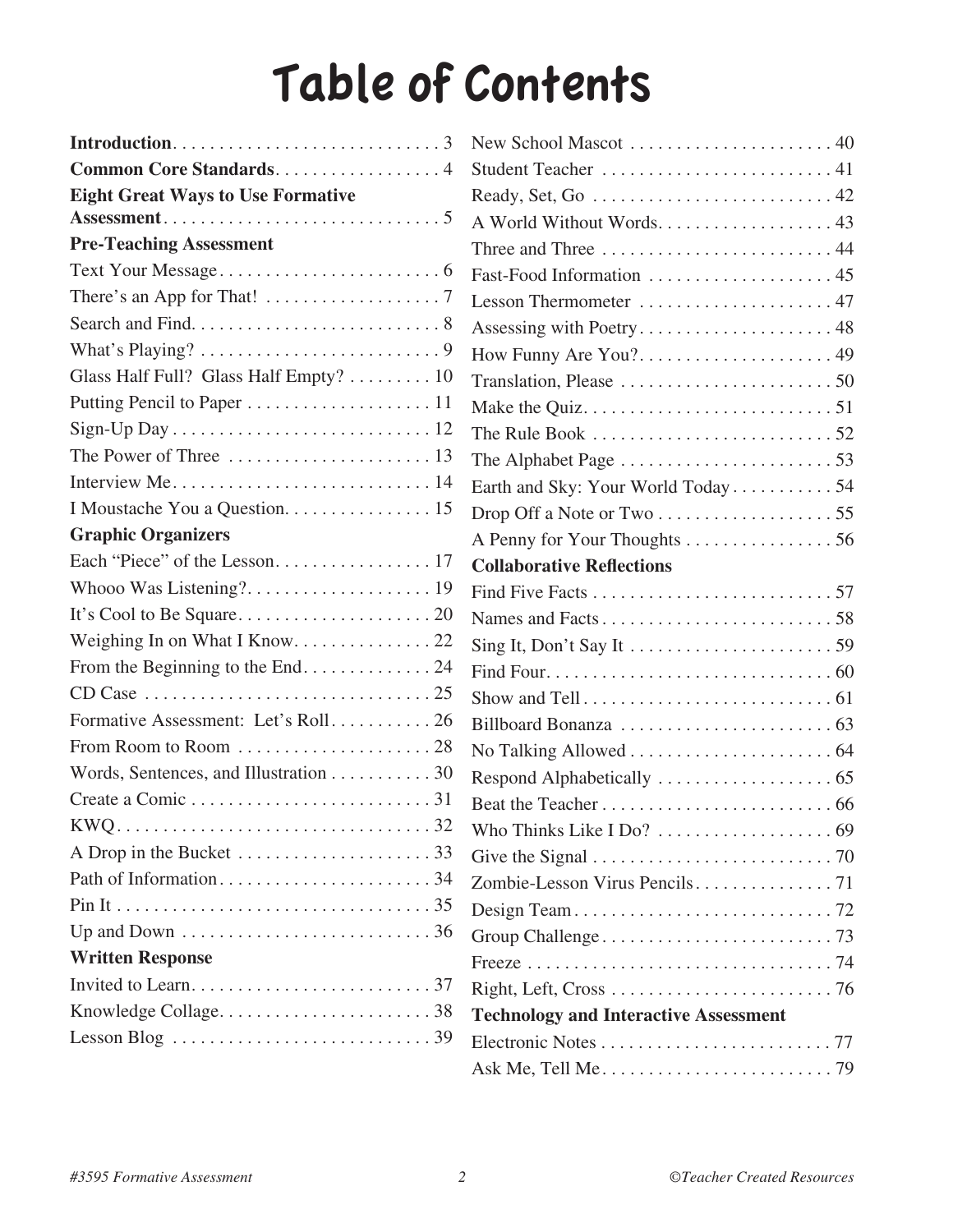## Common Core State Standards

Each activity in this book meets one or more of the following Common Core State Standards © Copyright 2010. National Governors Association Center for Best Practices and Council of Chief State School Officers. All rights reserved. For more information about the Common Core State Standards, go to **http://www.corestandards.org** or **http://www.teachercreated.com/standards/**.

| <b>Writing Standards</b>                      |                                                                                                                                                                                                                                  |  |
|-----------------------------------------------|----------------------------------------------------------------------------------------------------------------------------------------------------------------------------------------------------------------------------------|--|
| <b>Text Types and Purposes</b>                |                                                                                                                                                                                                                                  |  |
| ELA-<br>Literacy.W.7.2                        | Write informative/explanatory texts to examine a topic and convey ideas, concepts, and information<br>through the selection, organization, and analysis of relevant content.                                                     |  |
| ELA-<br>Literacy.W.8.2                        | Write informative/explanatory texts to examine a topic and convey ideas, concepts, and information<br>through the selection, organization, and analysis of relevant content.                                                     |  |
| ELA-<br>Literacy.W.7.3                        | Write narratives to develop real or imagined experiences or events using effective technique, relevant<br>descriptive details, and well-structured event sequences.                                                              |  |
| ELA-<br>Literacy.W.8.3                        | Write narratives to develop real or imagined experiences or events using effective technique, relevant<br>descriptive details, and well-structured event sequences.                                                              |  |
| <b>Production and Distribution of Writing</b> |                                                                                                                                                                                                                                  |  |
| ELA-<br>Literacy.W.7.6                        | Use technology, including the Internet, to produce and publish writing and link to and cite sources as well<br>as to interact and collaborate with others, including linking to and citing sources.                              |  |
| ELA-<br>Literacy.W.8.6                        | Use technology, including the Internet, to produce and publish writing and present the relationships<br>between information and ideas efficiently as well as to interact and collaborate with others.                            |  |
| <b>Speaking and Listening</b>                 |                                                                                                                                                                                                                                  |  |
| <b>Comprehension and Collaboration</b>        |                                                                                                                                                                                                                                  |  |
| ELA-Literacy.<br>SL.7.1                       | Engage effectively in a range of collaborative discussions (one-on-one, in groups, and teacher-led) with<br>diverse partners on grade 7 topics, texts, and issues, building on others ideas and expressing their own<br>clearly. |  |
| ELA-Literacy.<br>SL.8.1                       | Engage effectively in a range of collaborative discussions (one-on-one, in groups, and teacher-led) with<br>diverse partners on grade 8 topics, texts, and issues, building on others ideas and expressing their own<br>clearly. |  |
| ELA-Literacy.<br>SL.7.2                       | Analyze the main ideas and supporting details presented in diverse media and formats (e.g., visually,<br>quantitatively, orally) and explain how the ideas clarify a topic, text, or issue under study.                          |  |
| ELA-Literacy.<br>SL.8.2                       | Analyze the purpose of information presented in diverse media and formats (e.g., visually, quantitatively,<br>orally) and evaluate the motives (e.g., social, commercial, political) behind its presentation.                    |  |
| Language                                      |                                                                                                                                                                                                                                  |  |
| <b>Knowledge of Language</b>                  |                                                                                                                                                                                                                                  |  |
| ELA-<br>Literacy.L.7.3                        | Use knowledge of language and its co77nventions when writing, speaking, reading, or listening.                                                                                                                                   |  |
| ELA-<br>Literacy.L.8.3                        | Use knowledge of language and its conventions when writing, speaking, reading, or listening.                                                                                                                                     |  |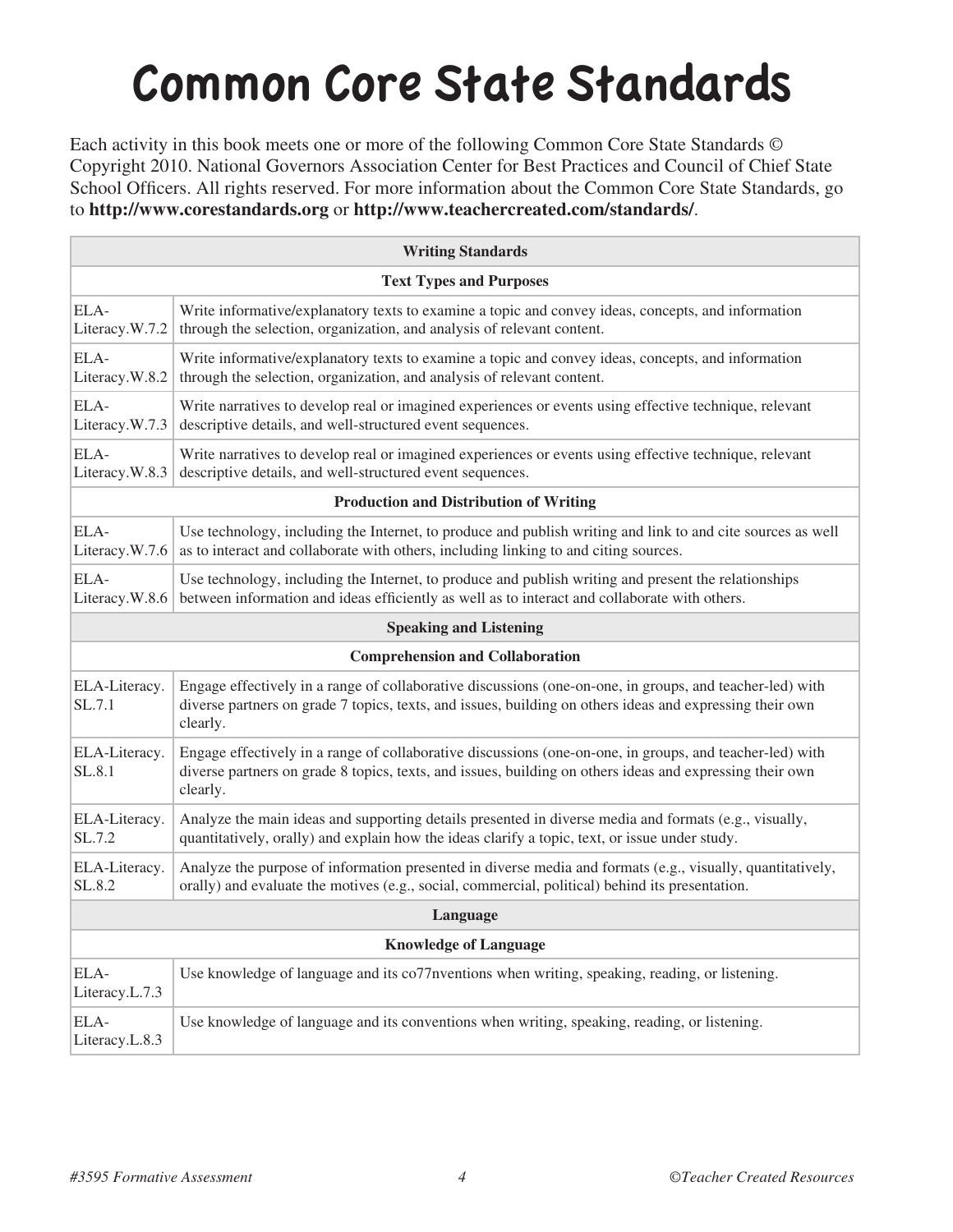**Name:** 

## I Moustache You a Question

Listen as the teacher tells the class the topic of today's lesson.

**Write the topic:** 

**Direction:** Think of four to five questions you "moustache" (must ask) the teacher about today's topic before the lesson begins. Write one question inside each moustache. Complete as many as you can; however, some moustaches may be left blank.



**Something Extra:** During the lesson, think of questions you want to "shave" (save) for later and ask the teacher when the lesson is finished. Write these questions on the can of shaving cream on page 16.

Ssessment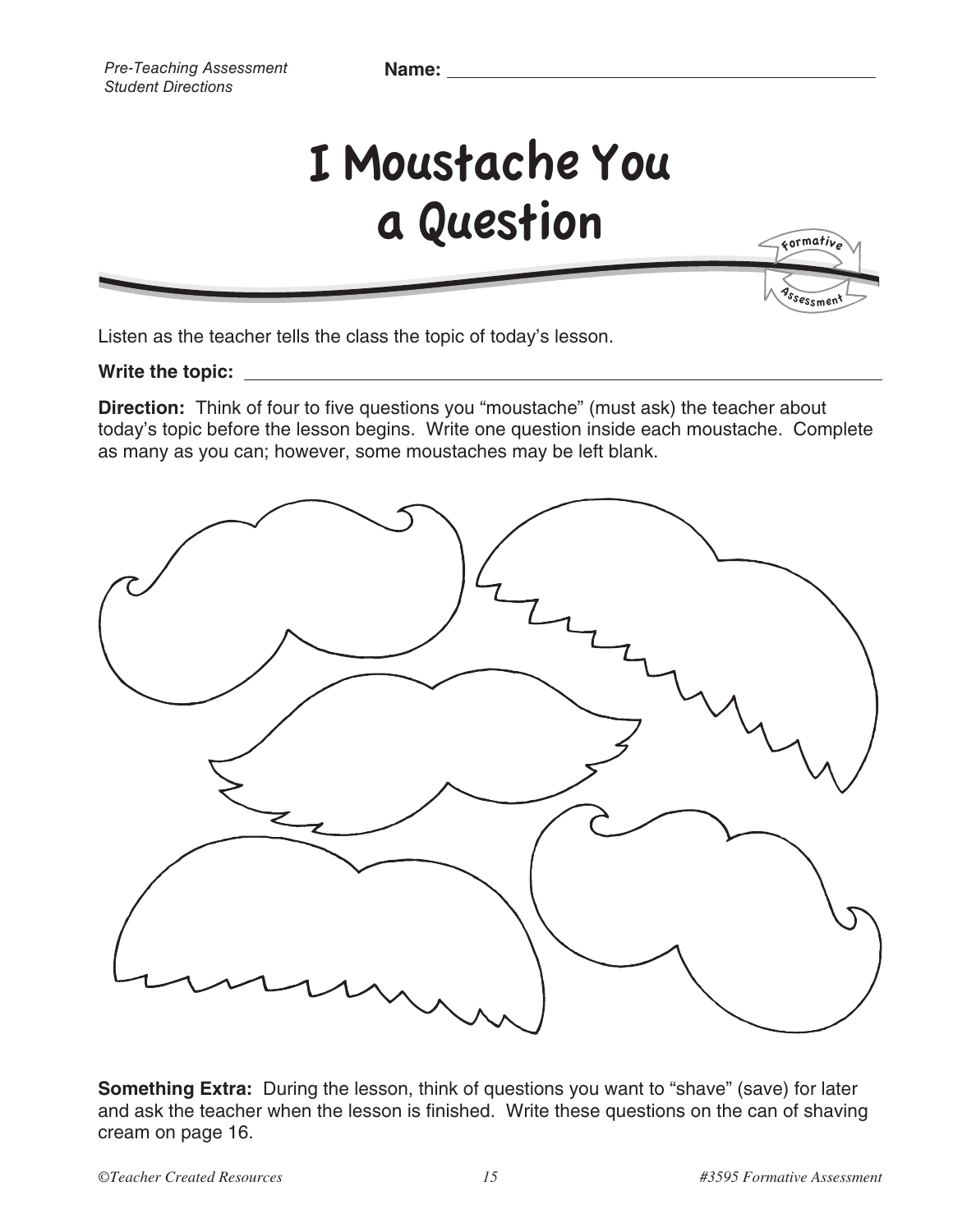*Graphic Organizers Student Directions*



**Directions:** Write a fact, word, definition, or other important piece of information you learned during today's lesson on the front of each owl in row 1.

On the front of each owl in row 2, write a question (that you know the answer to) that you could ask another student to see whooo was listening as well as you were.

**1.** I was listening, and this is what I know...



**Something Extra:** With the help of your teacher, find a partner. See if your partner can answer your questions correctly. Write your partner's responses on the back of this page.